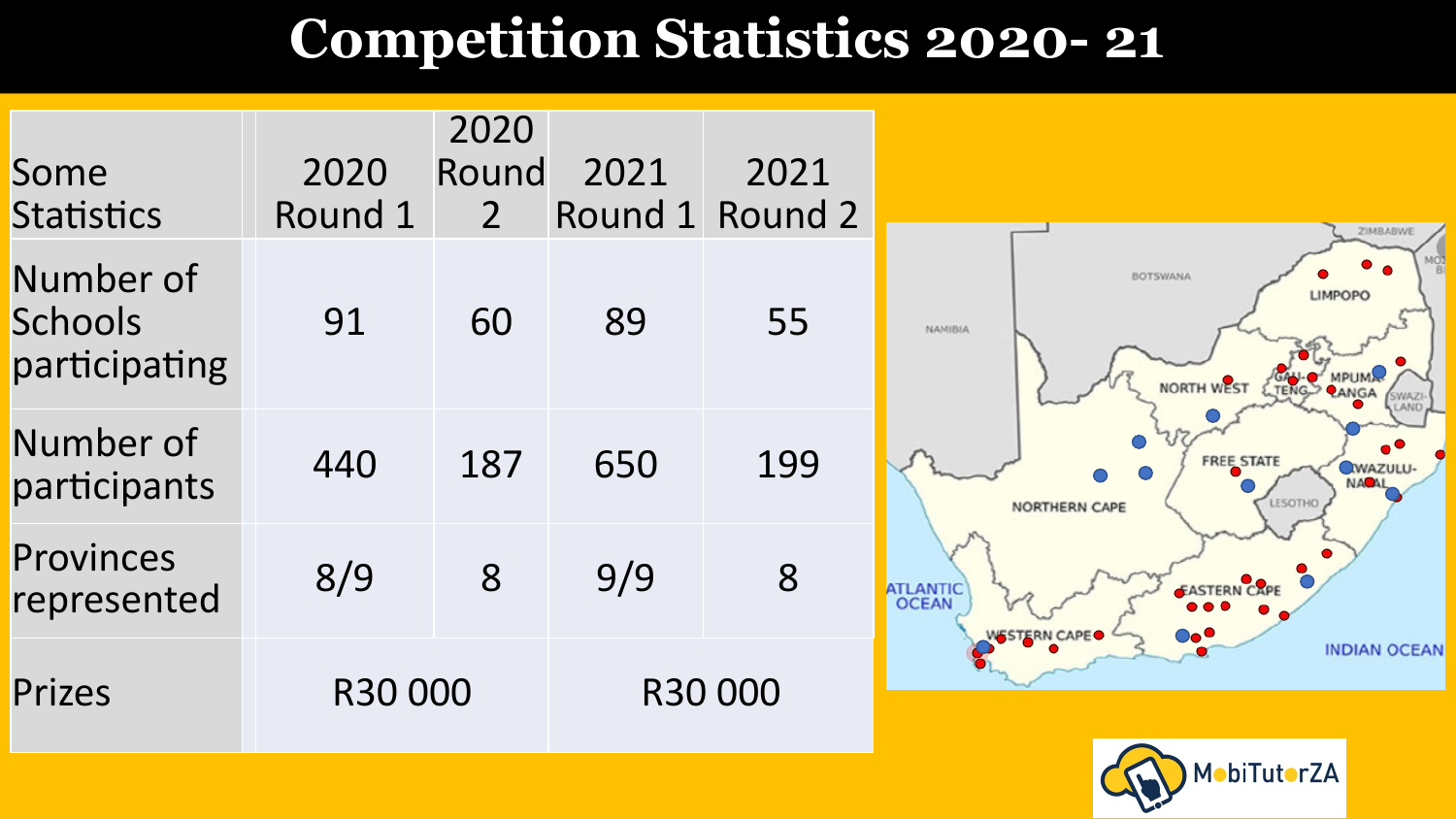|                | <b>Position Learner Name</b> | Grade | <b>School</b>      | <b>Prize Awarded</b>      |
|----------------|------------------------------|-------|--------------------|---------------------------|
|                |                              |       |                    |                           |
| 1              | Anri de Beer                 | 8     | <b>Framesby HS</b> | 1st, Grade 8 Leader Board |
|                |                              |       |                    |                           |
| $\overline{2}$ | Shailin Jugjewan             | 8     | <b>SBSM</b>        | 2nd, Grade 8 Leader Board |
|                |                              |       |                    |                           |
| 3              | Ashik Khoosal                | 8     | <b>SBSM</b>        | 3rd, Grade 8 Leader Board |



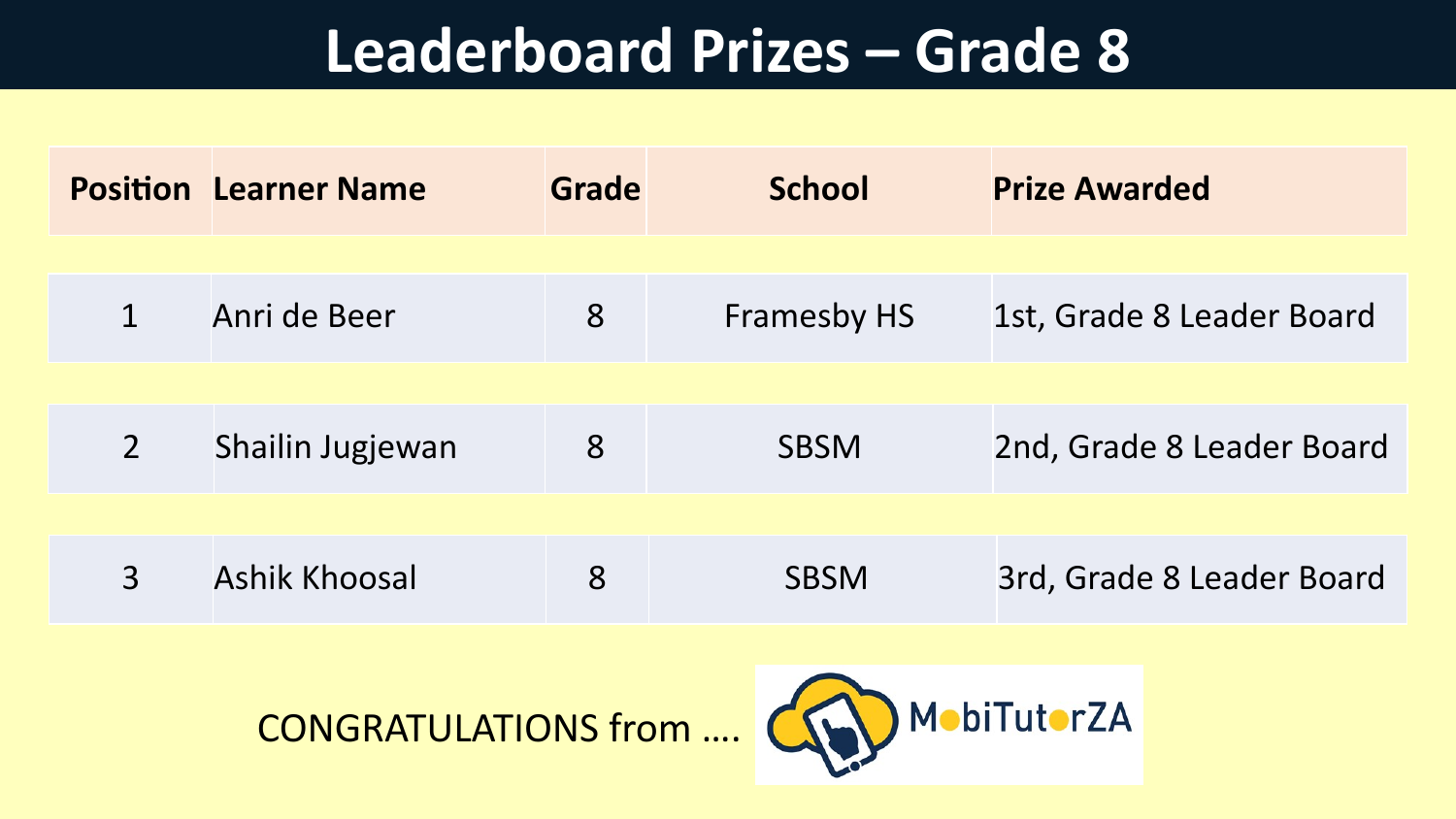|                          | <b>Position Learner Name</b> | Grade | <b>School</b>           | <b>Prize Awarded</b>     |
|--------------------------|------------------------------|-------|-------------------------|--------------------------|
|                          |                              |       |                         |                          |
|                          | Shushil Navsaria             | 9     | <b>Grey High School</b> | 1st, Grade 9 Leaderboard |
|                          |                              |       |                         |                          |
| $\overline{\mathcal{L}}$ | Aarti Vallabh                | 9     | <b>SBSM</b>             | 2nd, Grade 9 Leaderboard |
|                          |                              |       |                         |                          |
| 3                        | Anjali Parbhoo               | 9     | <b>SBSM</b>             | 3rd, Grade 9 Leaderboard |



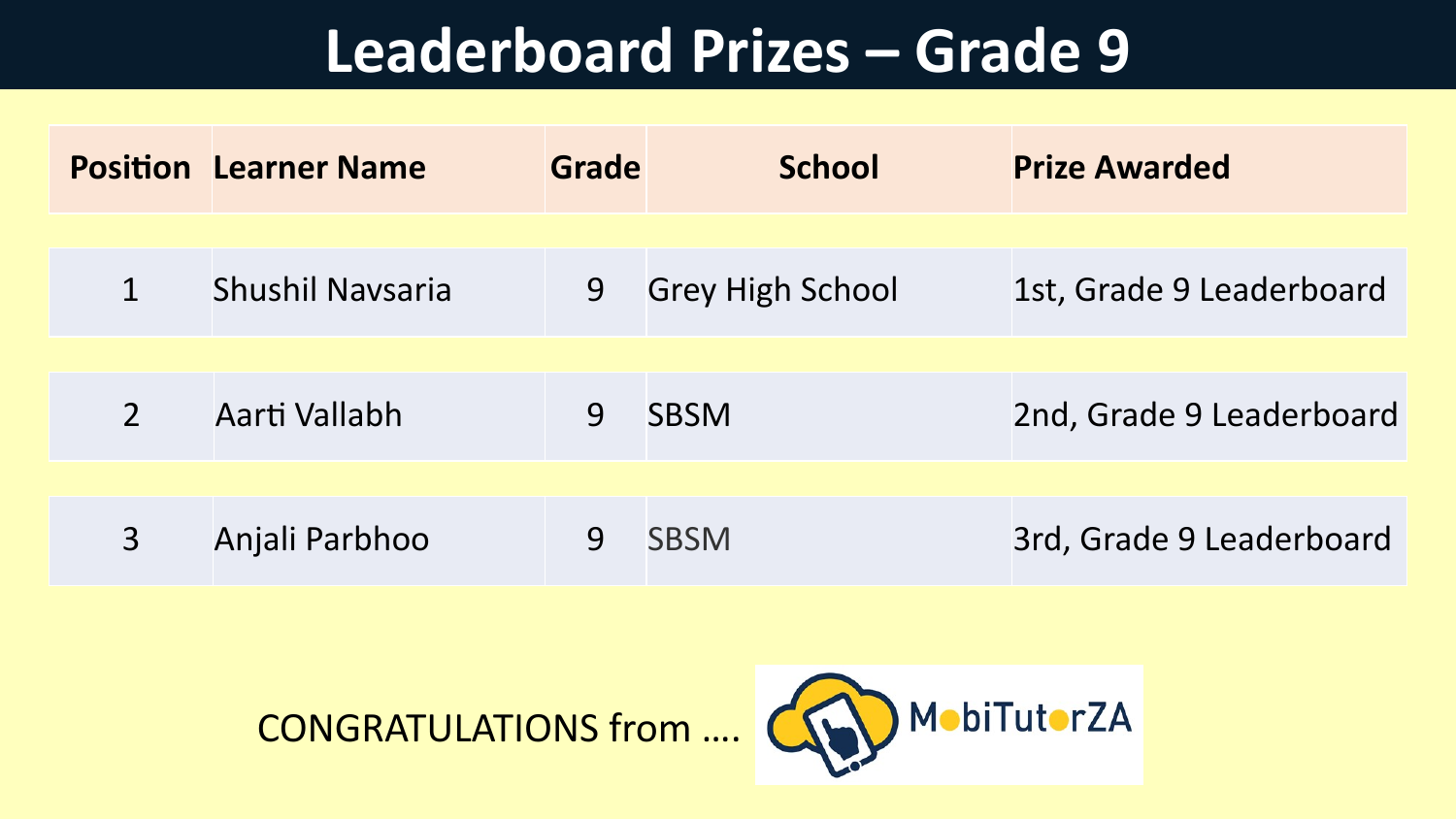|                | <b>Position Learner Name</b> | Grade | <b>School</b>    | <b>Prize Awarded</b>      |
|----------------|------------------------------|-------|------------------|---------------------------|
|                | <b>Heeral Naran</b>          | 10    | <b>SBSM</b>      | 1st, Grade 10 Leaderboard |
|                | Oscar Stickells              | 10    | <b>Grey HS</b>   | 2nd, Grade 10 Leaderboard |
| $\overline{3}$ | <b>Hugo Bruwer</b>           | 10    | <b>HJS Paarl</b> | 3rd, Grade 10 Leaderboard |
| $\overline{4}$ | Eugh Schoeman                | 10    | Langenhoven Gim. | 4th, Grade 10 Leaderboard |



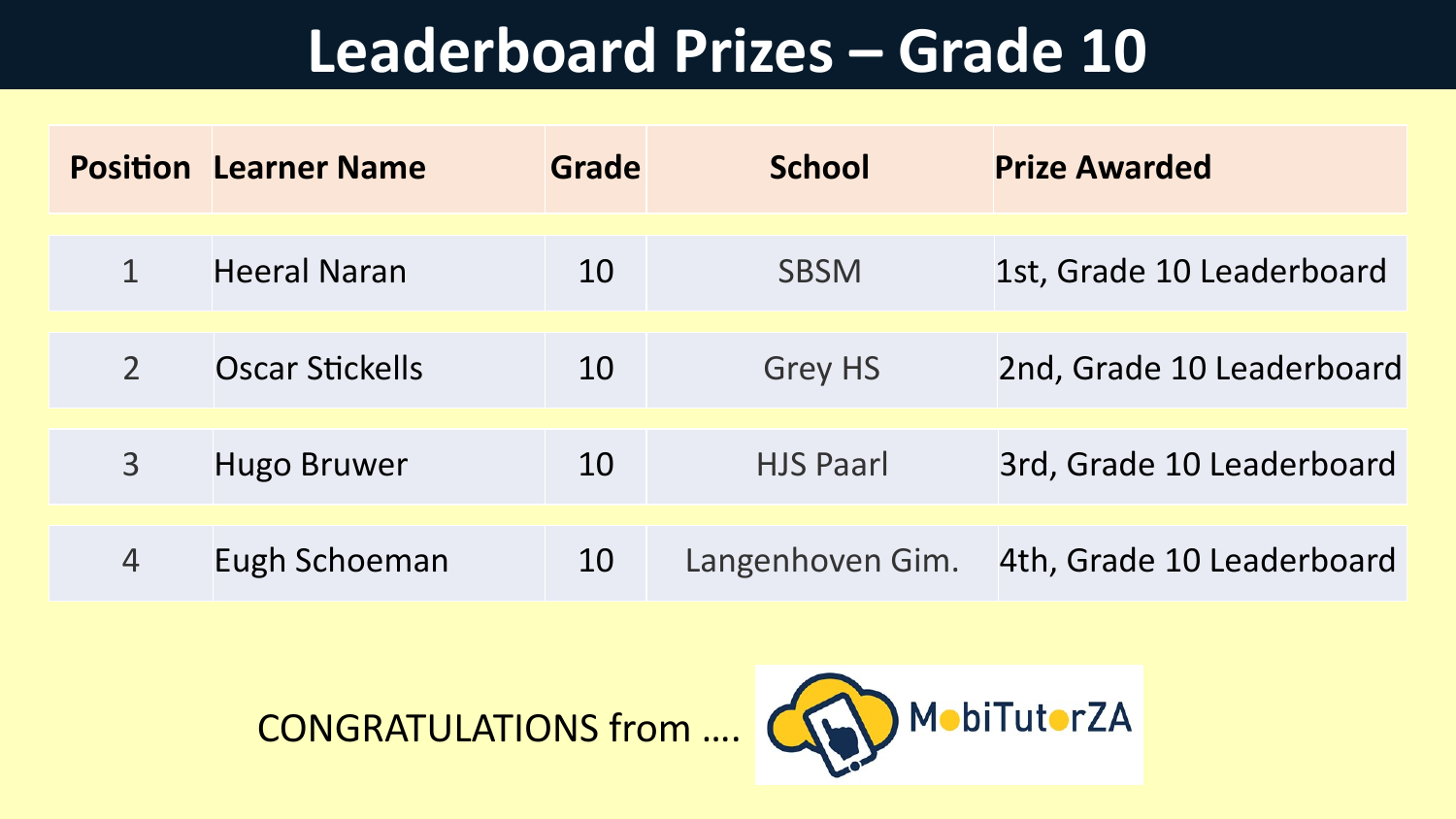|                | <b>Position Learner Name</b> | Grade | <b>School</b>       | <b>Prize Awarded</b>      |
|----------------|------------------------------|-------|---------------------|---------------------------|
|                | <b>Troy Palframan</b>        | 11    | <b>Grey HS</b>      | 1st, Grade 11 Leaderboard |
|                | Devon Lister                 | 11    | <b>Grey HS</b>      | 2nd, Grade 11 Leaderboard |
| $\overline{3}$ | Jorge Stickells              | 11    | <b>Grey HS</b>      | 3rd, Grade 11 Leaderboard |
|                | <b>Emily Hawkes</b>          | 11    | <b>Pretoria HSG</b> | 4th, Grade 11 Leaderboard |



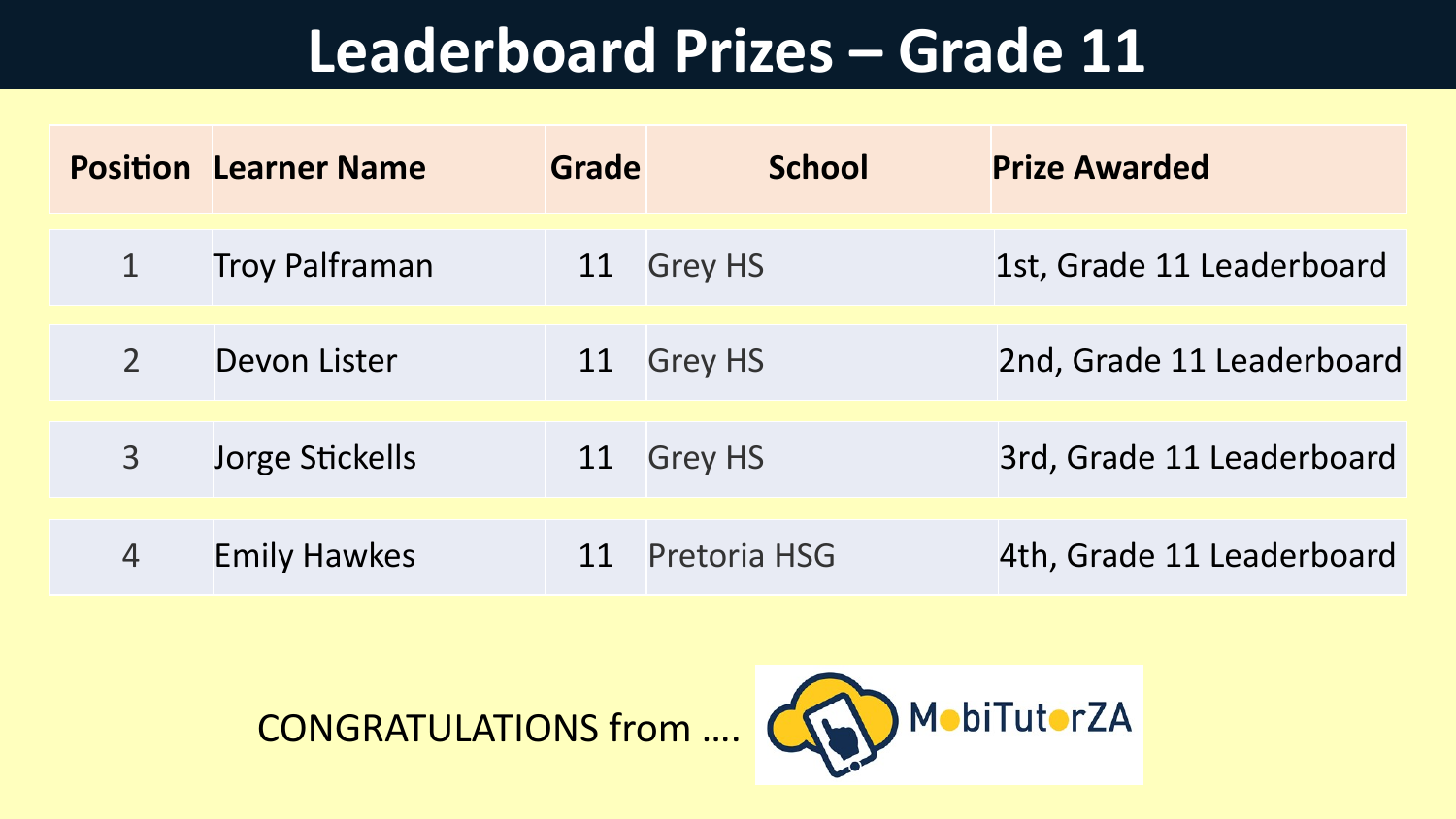|                | <b>Position Learner Name</b> | Grade     | <b>School</b>          | <b>Prize Awarded</b>                           |
|----------------|------------------------------|-----------|------------------------|------------------------------------------------|
|                | Mava Feni                    | 12        | Centre                 | Ethembeni Enrichment 1st, Grade 12 Leaderboard |
| $\overline{2}$ | <b>Ongeziwe Zinto</b>        | <b>12</b> | <b>Hexagon HS</b>      | 2nd, Grade 12 Leaderboard                      |
| 3              | Ayavuya Kulutwana            | <b>12</b> | <b>Ngangelizwe SSS</b> | 3rd, Grade 12 Leaderboard                      |
| 4              | Nomathamsanga Made           |           | 12 iKhwezi Lomso       | 4th, Grade 12 Leaderboard                      |



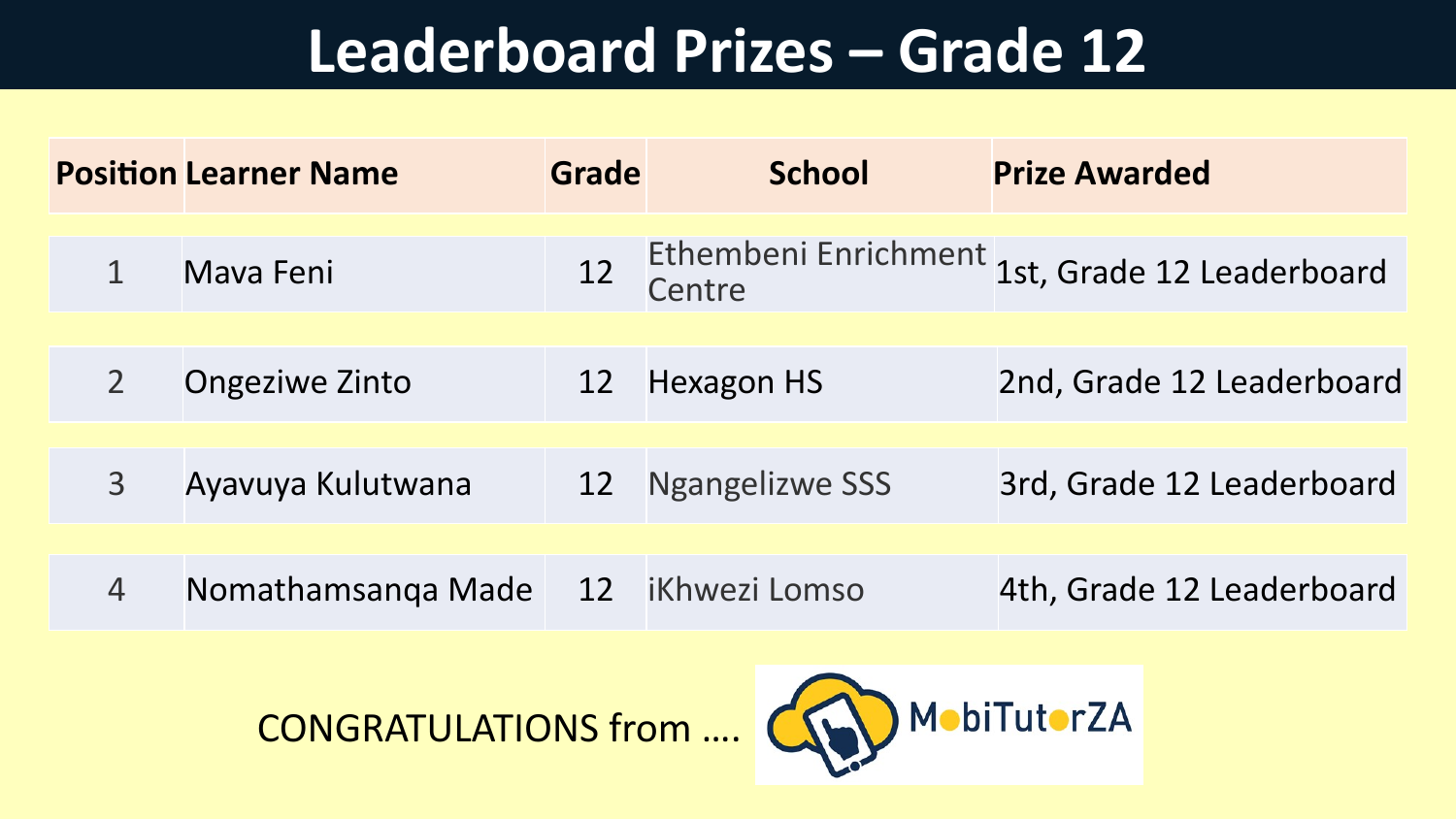#### **MobiTutorZA Mathematics Competition – Grade 8 & 9**

|                                             | <b>Position Learner Name</b> | <b>Grade</b> | <b>School</b>            | <b>Certificate</b>                                                               |
|---------------------------------------------|------------------------------|--------------|--------------------------|----------------------------------------------------------------------------------|
| $\overline{4}$                              | <b>Sarah Allardice</b>       | 9            | <b>Herzlia HS</b>        | 4 <sup>th</sup> in MobiTutorZA Mathematics<br><b>Competition Grade 8 &amp; 9</b> |
| $5=$                                        | <b>John Emery</b>            | 8            | <b>Alexander Road HS</b> | 5 <sup>th</sup> in MobiTutorZA Mathematics<br><b>Competition Grade 8 &amp; 9</b> |
| $5=$                                        | <b>Rylan Johns</b>           | 9            | <b>Alexander Road HS</b> | 5 <sup>th</sup> in MobiTutorZA Mathematics<br><b>Competition Grade 8 &amp; 9</b> |
| $5=$                                        | Shushil Navsaria             | 9            | <b>Grey HS</b>           | 5 <sup>th</sup> in MobiTutorZA Mathematics<br><b>Competition Grade 8 &amp; 9</b> |
| $5=$                                        | Daniel Serfontein            | 8            | <b>Pearson HS</b>        | 5 <sup>th</sup> in MobiTutorZA Mathematics<br><b>Competition Grade 8 &amp; 9</b> |
| $5=$                                        | Sonia Lakha                  | 9            | <b>SBSM</b>              | 5 <sup>th</sup> in MobiTutorZA Mathematics<br><b>Competition Grade 8 &amp; 9</b> |
| MobiTutorZA<br><b>CONGRATULATIONS from </b> |                              |              |                          |                                                                                  |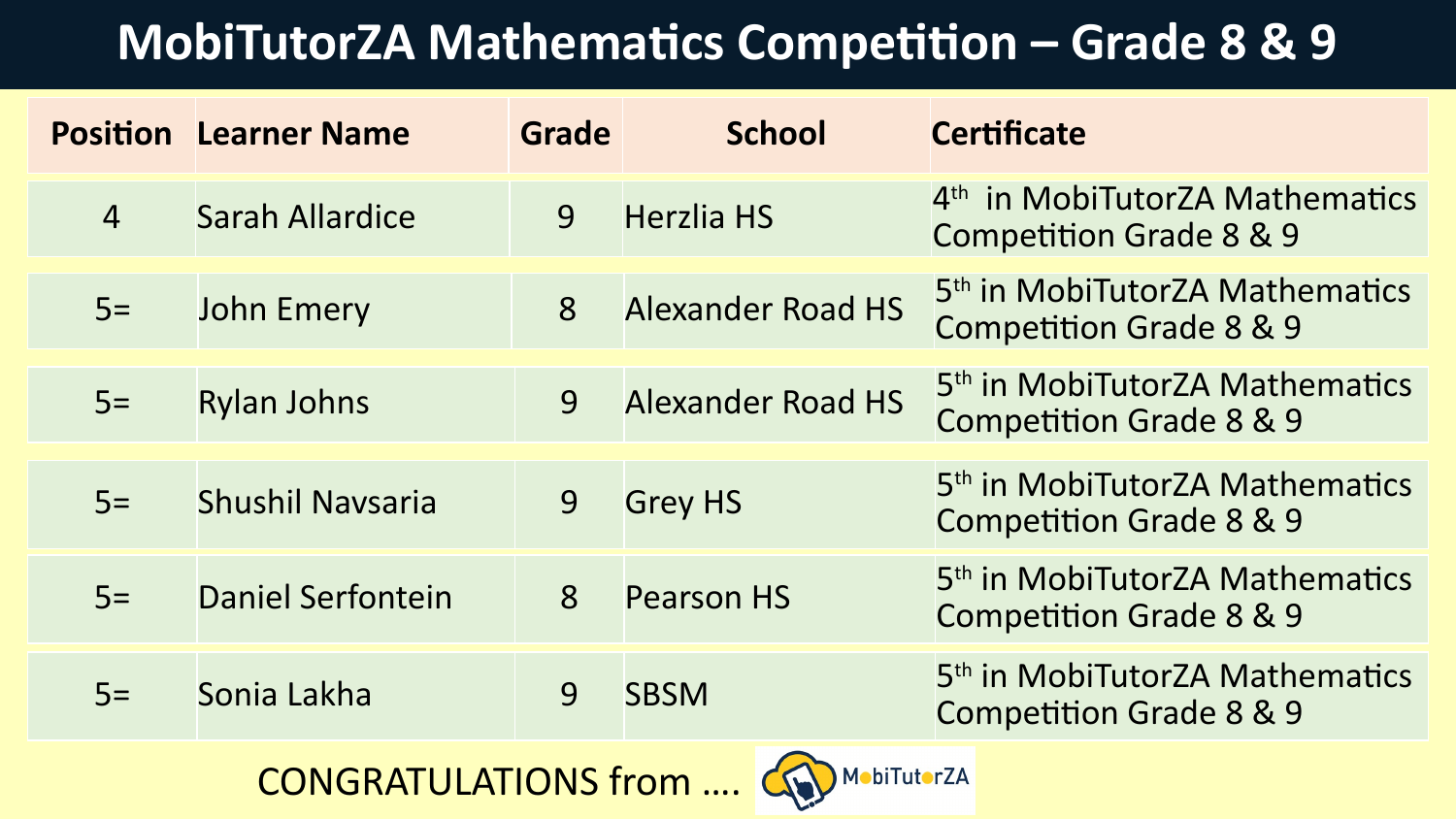#### **MobiTutorZA Mathematics Competition – Grade 8 & 9**

|                | <b>Position Learner Name</b> | Grade | <b>School</b>                                 | <b>Prize Awarded</b>                                                        |
|----------------|------------------------------|-------|-----------------------------------------------|-----------------------------------------------------------------------------|
|                |                              |       |                                               |                                                                             |
| $1=$           | <b>Aaron Epstein</b>         | 9     | Herzlia HS / Hout<br><b>Bay International</b> | 1st in MobiTutorZA Mathematics<br><b>Competition Grade 8 &amp; 9</b>        |
|                |                              |       |                                               |                                                                             |
| $1 =$          | Joshua van Tonder            | 8     | <b>Herzlia HS</b>                             | 1st in MobiTutorZA Mathematics<br>Competition Grade 8 & 9                   |
|                |                              |       |                                               |                                                                             |
| $\overline{3}$ | Aidan Kusewitsky             | 9     | <b>Herzlia HS</b>                             | <b>3rd in MobiTutorZA Mathematics</b><br><b>Competition Grade 8 &amp; 9</b> |



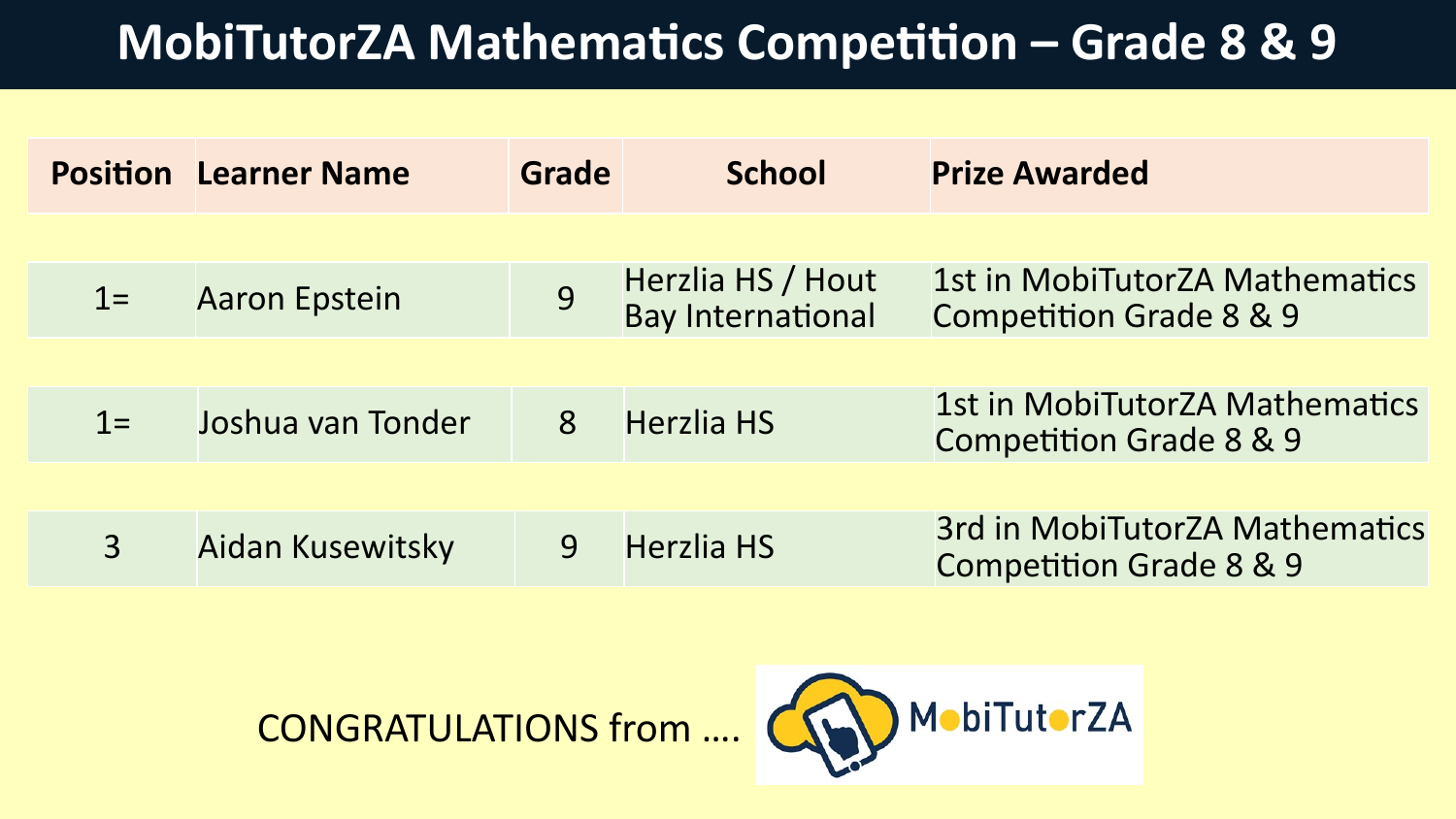#### **MobiTutorZA Mathematics Competition – Grade 10**

|                | <b>Position Learner Name</b> | Grade | <b>School</b>  | <b>Certificate</b>                                                                  |
|----------------|------------------------------|-------|----------------|-------------------------------------------------------------------------------------|
|                |                              |       |                |                                                                                     |
| $\overline{4}$ | <b>Skye Banks</b>            | 10    |                | Alexander Road HS 4 <sup>th</sup> in MobiTutorZA Mathematics<br>Competition Grade10 |
|                |                              |       |                |                                                                                     |
|                | Julia Hasson                 | 10    | <b>Herzlia</b> | 5 <sup>th</sup> in MobiTutorZA Mathematics<br><b>Competition Grade 10</b>           |



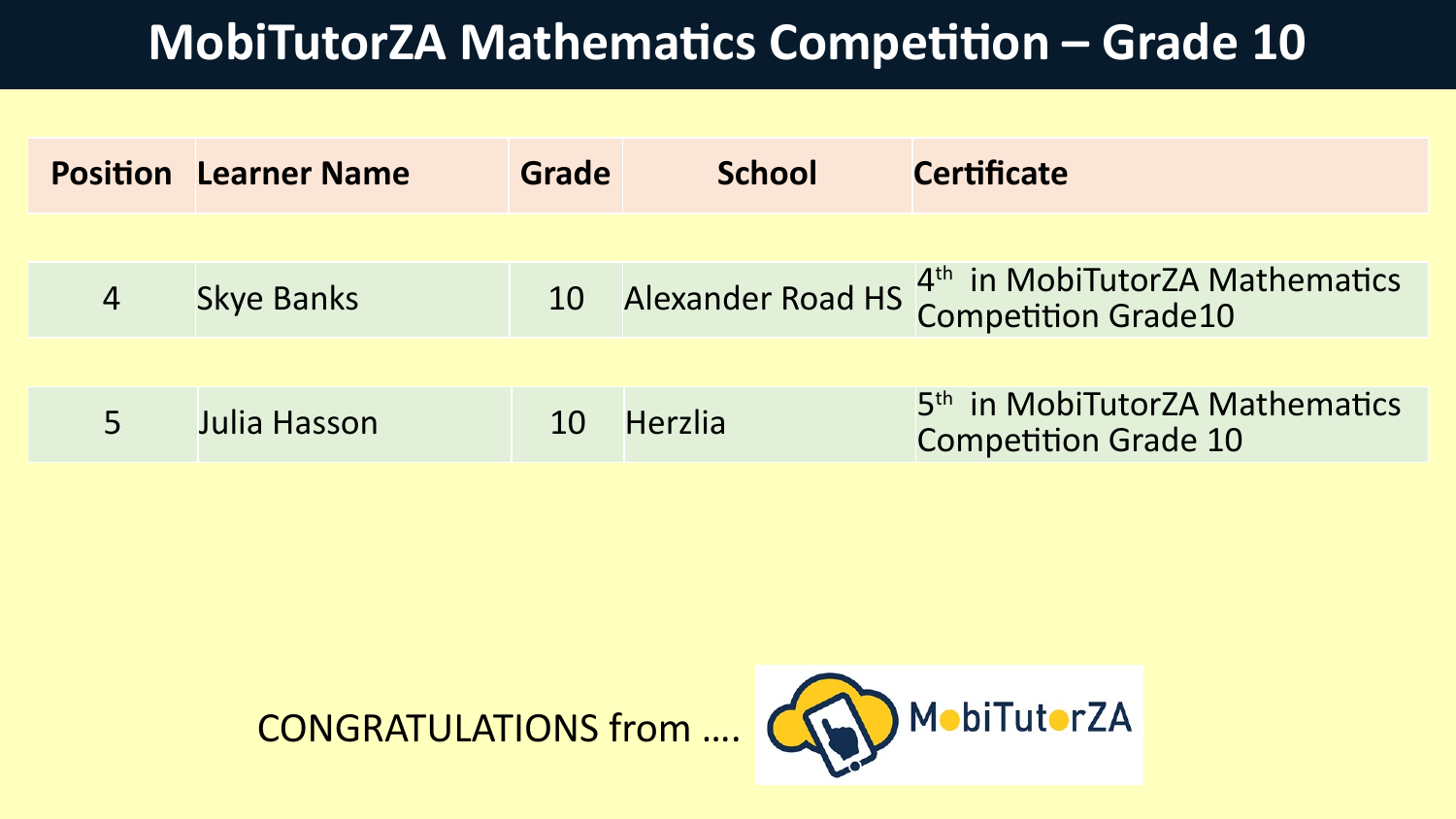#### **MobiTutorZA Mathematics Competition – Grade 10**

|      | <b>Position Learner Name</b> | Grade | <b>School</b>                                 | <b>Prize Awarded</b>                                                            |
|------|------------------------------|-------|-----------------------------------------------|---------------------------------------------------------------------------------|
|      |                              |       |                                               |                                                                                 |
|      | <b>Mfanelo Baloyi</b>        | 10    | Centre                                        | Khanyisa Education 1st in MobiTutorZA Mathematics<br><b>Competition Grade10</b> |
|      |                              |       |                                               |                                                                                 |
| $2=$ | <b>Wilson Cai</b>            | 10    | <b>Ferdinand Postma</b><br><b>High School</b> | 2nd in MobiTutorZA Mathematics<br><b>Competition Grade 10</b>                   |
|      |                              |       |                                               |                                                                                 |
| $2=$ | Jenna Zetler                 | 10    |                                               | Herzlia High School 2nd in MobiTutorZA Mathematics<br>Competition Grade 10      |



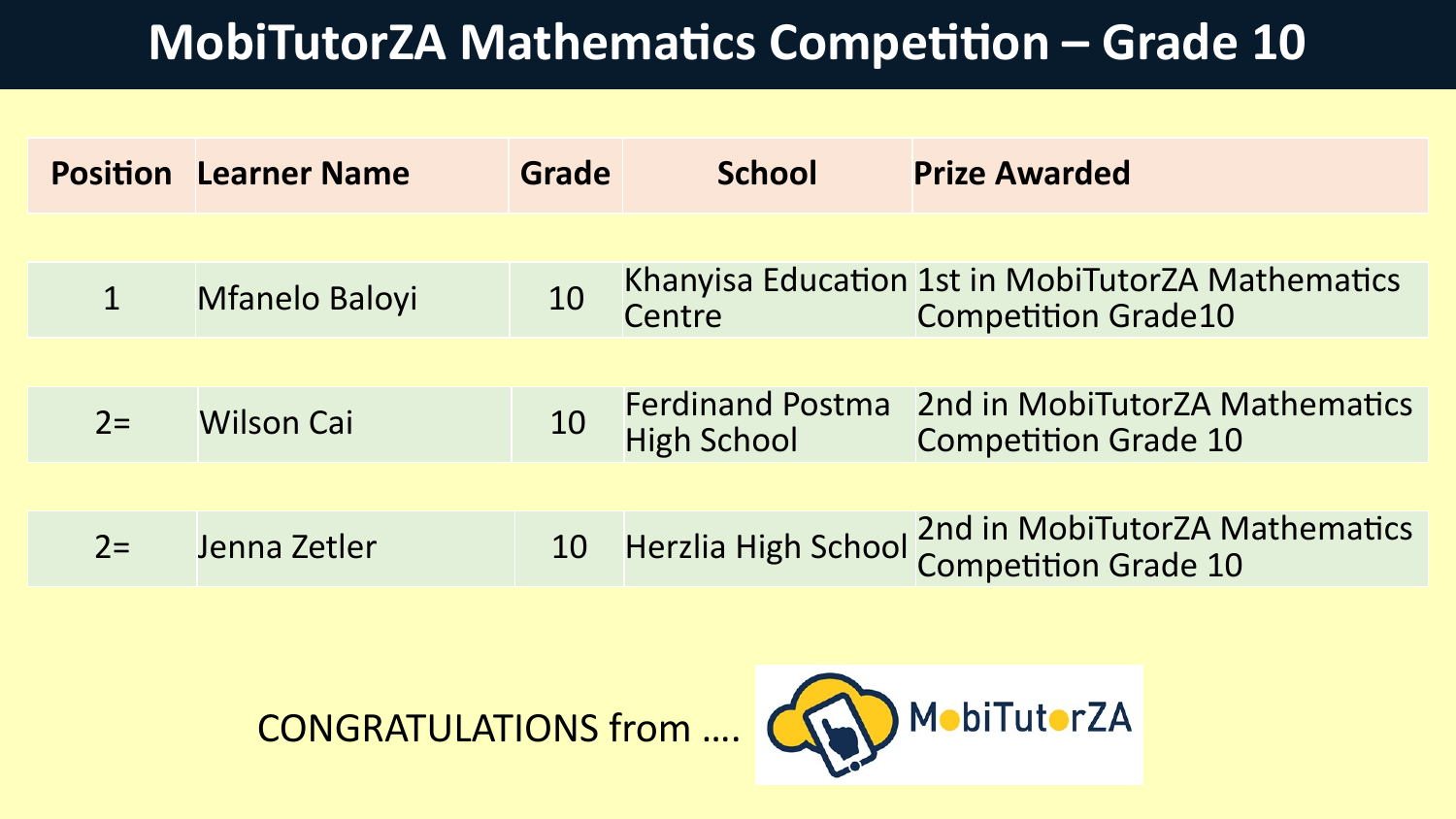#### **MobiTutorZA Mathematics Competition – Grade 11 & 12**

|                | <b>Position Learner Name</b> | Grade | <b>School</b> | <b>Certificate</b>                                                                      |
|----------------|------------------------------|-------|---------------|-----------------------------------------------------------------------------------------|
|                |                              |       |               |                                                                                         |
| $\overline{4}$ | Ayush Ragunanan              | 11    | Newcastle HS  | 4 <sup>th</sup> in MobiTutorZA Mathematics<br><b>Competition Grade11/12</b>             |
|                |                              |       |               |                                                                                         |
|                | Mava Feni                    | 12    | Ethembeni     | 5 <sup>th</sup> in MobiTutorZA Mathematics<br>Enrichment Centre Competition Grade 11/12 |



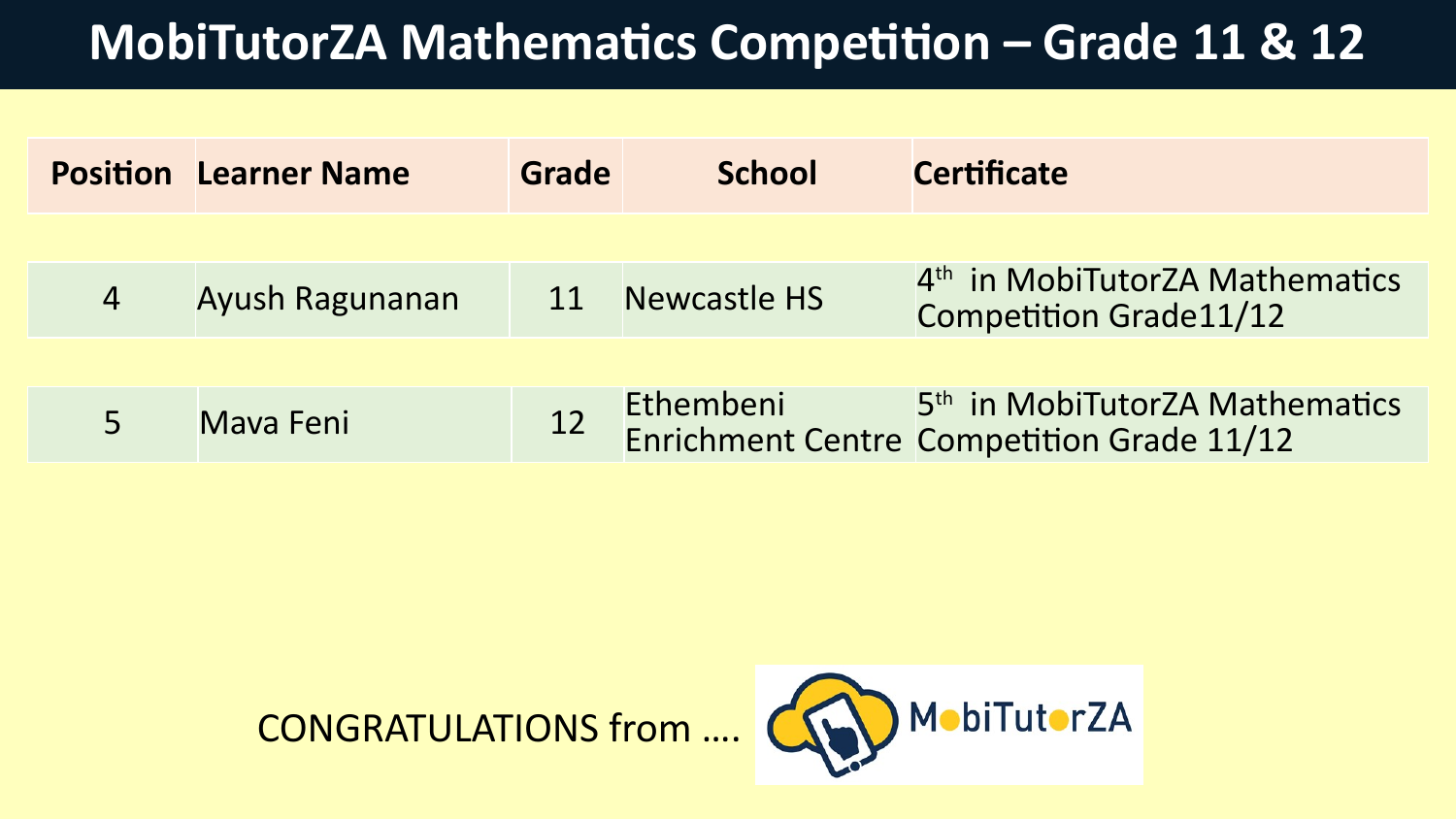#### **MobiTutorZA Mathematics Competition – Grade 11 & 12**

| <b>Position Learner Name</b> | Grade | <b>School</b>         | <b>Prize Awarded</b>                                                 |
|------------------------------|-------|-----------------------|----------------------------------------------------------------------|
|                              |       |                       |                                                                      |
| <b>Evagelos Batsis</b>       | 12    | <b>Alexander Road</b> | 1st in MobiTutorZA Mathematics<br><b>Competition Grade11/12</b>      |
|                              |       |                       |                                                                      |
| <b>Troy Palframan</b>        | 11    |                       | 2nd in MobiTutorZA Mathematics<br><b>Competition Grade 11/12</b>     |
|                              |       |                       |                                                                      |
| Navashan<br>Moodaliyar       | 12    |                       | 2nd in MobiTutorZA Mathematics<br><b>Competition Grade 11/12</b>     |
|                              |       |                       | <b>High School</b><br><b>Grey High School</b><br><b>Eden College</b> |